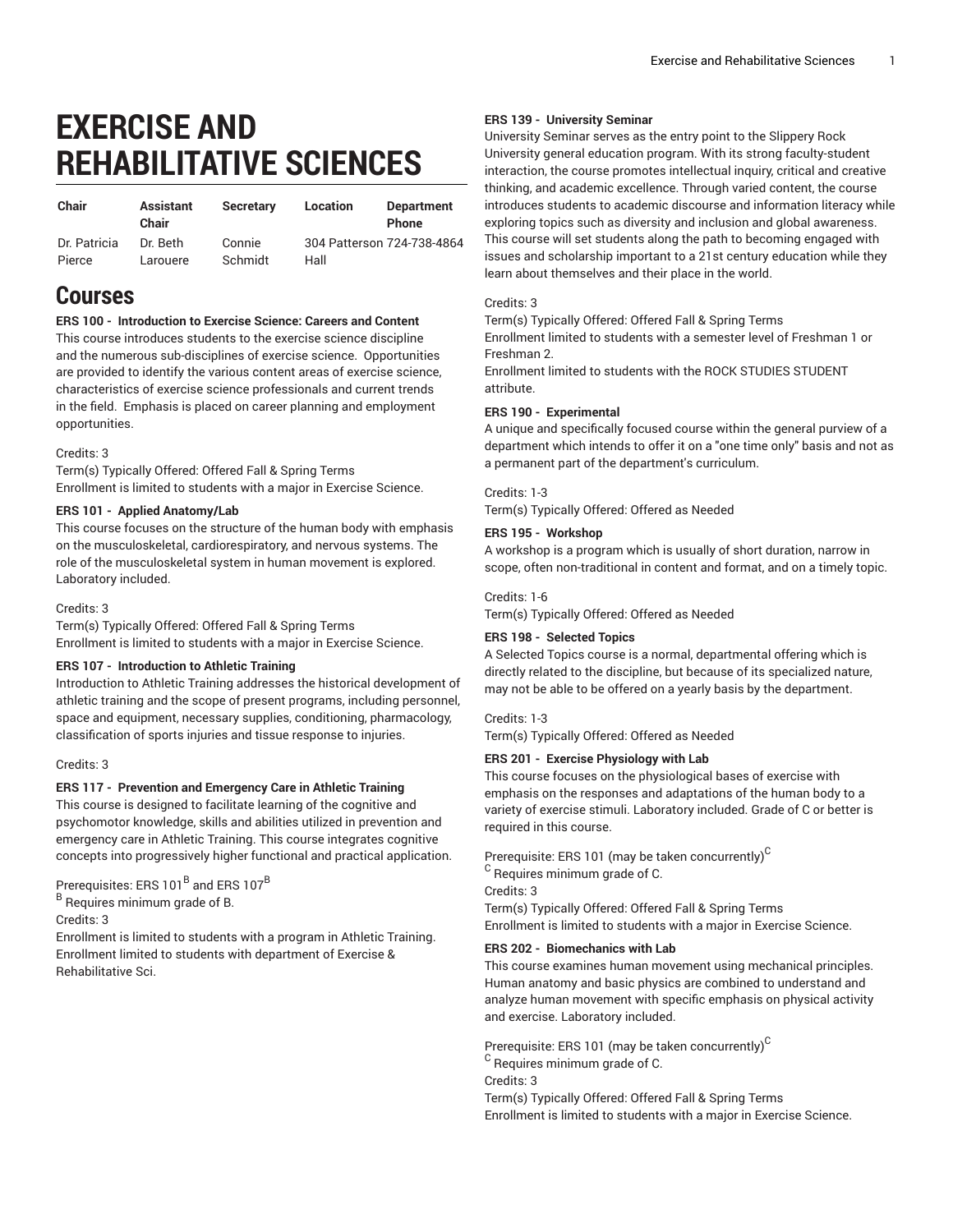#### **ERS 204 - Introduction to Esports**

Do you like video games? This course will introduce students to the exciting world of competitive video gaming, known as "esports." Topics covered may include history, terminology, games, genres, developers, events, leagues, and venues, with a focus on health and performance implications of esports and esports-related career possibilities.

#### Credits: 3

Thematic Thread(s): Arts & Popular Culture, The Future, Innovation, Entrepreneurship, and Positive Change, Transfer Thread Completion Course

#### **ERS 220 - Clinical Experiences in Athletic Training - I**

This course is designed to provide opportunities for students to apply previously acquired athletic training knowledge, skills and abilities in the clinical setting under the direct supervision of a program approved preceptor. Emphasis is placed on practicing and implementing the current NATA Education Competencies designated at Level I in the learning over time model.

Prerequisite: ERS 117<sup>C</sup>

 $^{\mathsf{C}}$  Requires minimum grade of C. Credits: 1

Enrollment is limited to students with a program in Athletic Training. Enrollment limited to students with department of Exercise & Rehabilitative Sci.

# **ERS 221 - Lower Extremity Pathology, Diagnosis and Manual Techniques in Athletic Training**

This course is designed to integrate cognitive and psychomotor knowledge, skills and abilities, and facilitate practical application of the psychomotor skills specific to competent diagnosis and management of various injuries, conditions and pathologies incurred to the lower extremity.

Prerequisite: ERS 117<sup>C</sup>

 $^{\mathsf{C}}$  Requires minimum grade of C.

Credits: 4

Enrollment is limited to students with a program in Athletic Training. Enrollment limited to students with department of Exercise & Rehabilitative Sci.

# **ERS 222 - Fundamentals of Research in Athletic Training**

This course is designed to introduce a foundational knowledge of research, the types of research, and the role it plays in athletic training. Emphasis is placed on developing library research skills, identifying research, demonstrating basic scientific writing skills, and becoming a knowledgeable consumer of research in order to apply it in the clinical environment.

#### Credits: 3

Enrollment is limited to students with a program in Athletic Training. Enrollment limited to students with department of Exercise & Rehabilitative Sci.

## **ERS 230 - Stress Management**

This course examines intrapersonal and interpersonal stressors, the effect of stress on the body and the key concepts and theories of stress management. Effective stress evaluations and coping strategies for preventing and managing stress will be integrated. After taking this course, students will be able to demonstrate an understanding of the personal and societal impact of stress management.

#### Credits: 3

Term(s) Typically Offered: Offered Every Term

Thematic Thread(s): 21st Century Healthcare, Healthy Body, Mind & Environment, Leadership Development, Transfer Thread Completion Course

# **ERS 231 - Group Exercise Instruction**

This course provides opportunities for practical skills and instruction in various group exercise activities. Emphasis is placed on physiological principles related to group exercise, as well as choreography, safety and modification for divers populations. Current group exercise trends and research are explored.

Prerequisite: ERS 201<sup>D</sup> <sup>D</sup> Requires minimum grade of D. Credits: 3 Term(s) Typically Offered: Offerings Vary

# **ERS 241 - Upper Extremity Pathology, Diagnosis and Manual Techniques in Athletic Training**

This course is designed to integrate cognitive and psychomotor knowledge, skills and abilities, and facilitate practical application of the psychomotor skills specific to competent diagnosis and management of various injuries, conditions and pathologies incurred to the upper extremity.

# Prerequisite: ERS 221<sup>C</sup>

 $^{\rm C}$  Requires minimum grade of C.

Credits: 4

Enrollment is limited to students with a program in Athletic Training. Enrollment limited to students with department of Exercise & Rehabilitative Sci.

# **ERS 250 - Medical Terminology**

This course is designed to provide the students with a basic understanding of the language of medicine. Emphasis is placed on basic medical word construction and medical language derivation related to health care.

# Credits: 3

Term(s) Typically Offered: Offered Every Term Thematic Thread(s): 21st Century Healthcare, Transfer Thread Completion Course

# **ERS 277 - Integrative Approach to Athletic Training**

Integrate cognitive concepts into progressively higher functional and practical application. This integration is to be achieved after completion of selected athletic training classes and by direct supervision and mentoring.

#### Credits: 3

Enrollment is limited to students with a major in Athletic Training.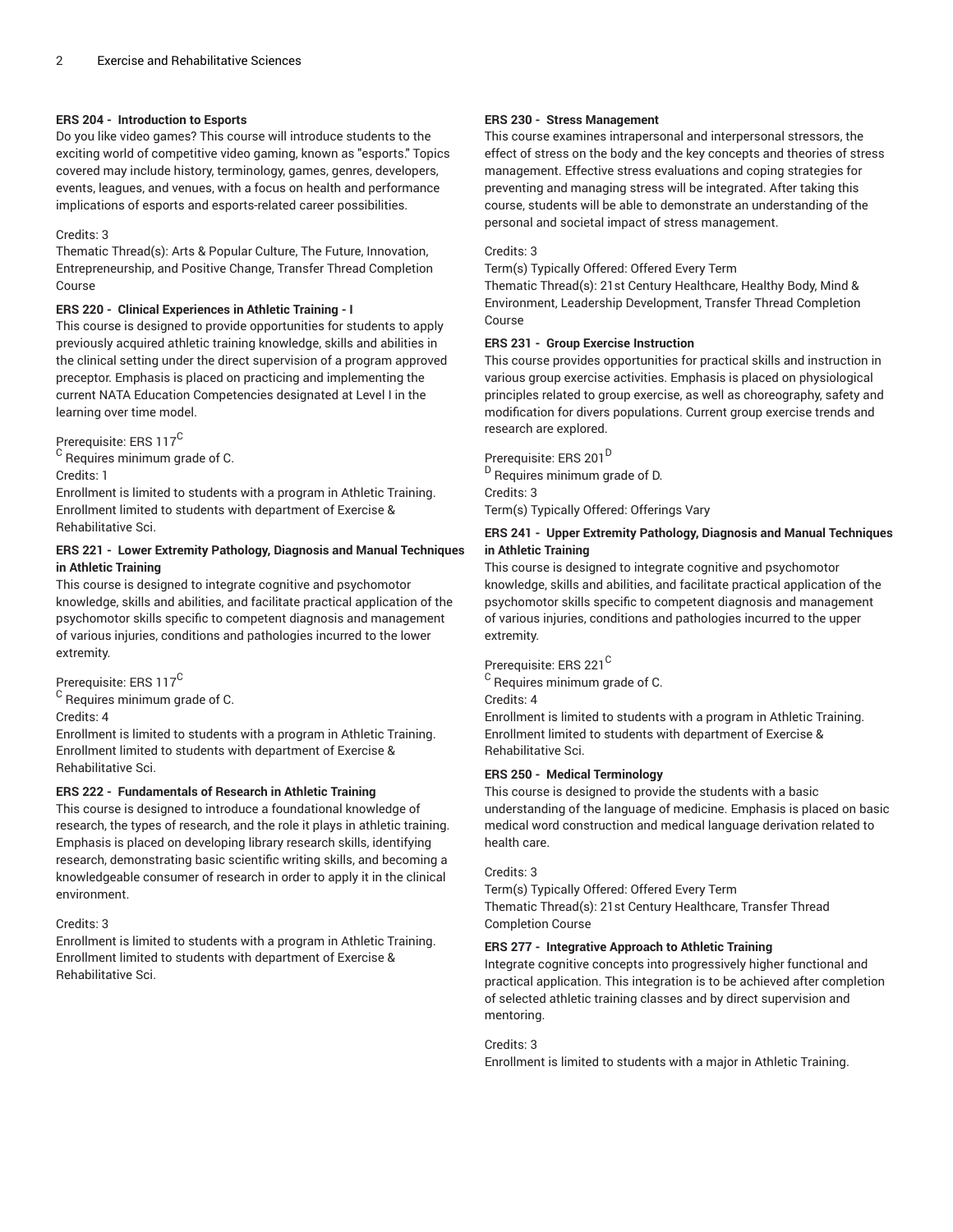#### **ERS 290 - Experimental**

A unique and specifically focused course within the general purview of a department which intends to offer it on a "one time only" basis and not as a permanent part of the department's curriculum.

#### Credits: 1-3

Term(s) Typically Offered: Offered as Needed

## **ERS 295 - Workshop**

A workshop is a program which is usually of short duration, narrow in scope, often non-traditional in content and format, and on a timely topic.

## Credits: 1-6

Term(s) Typically Offered: Offered as Needed

# **ERS 298 - Selected Topics**

A Selected Topics course is a normal, departmental offering which is directly related to the discipline, but because of its specialized nature, may not be able to be offered on a yearly basis by the department.

Credits: 1-3

Term(s) Typically Offered: Offered as Needed

#### **ERS 300 - Research Methods in Exercise Science**

This course examines the scientific method and the role of research in developing knowledge in Exercise Science. Students develop skills to become critical consumers of research and other publicly disseminated information. Students design a data collection project using the concepts learned in the class. Grade of C or better is required in this course.

Prerequisites: ERS 201 $^{\rm C}$  and ERS 202 $^{\rm C}$  and STAT 152 $^{\rm C}$ 

 $^{\mathsf{C}}$  Requires minimum grade of C.

Credits: 3

Term(s) Typically Offered: Offered Fall & Spring Terms Students with a semester level of Freshman 1, Freshman 2 or Sophomore 1 may **not** enroll.

# **ERS 301 - Aerobic Exercise Leadership**

This course provides opportunities for the development of practical skills to instruct and lead aerobic exercise. Emphasis is placed on construction of a session utilizing various equipment and modes based upon appropriate physiological theories and biomechanical principles. Safety, effectiveness, intensity monitoring and modifications will be addressed. Grade of C or better is required in this course.

Prerequisites: ERS 201 $^{\rm C}$  and ERS 202 $^{\rm C}$ 

 $^{\mathsf{C}}$  Requires minimum grade of C.

Credits: 3

Term(s) Typically Offered: Offered Fall & Spring Terms

Students with a semester level of Freshman 1, Freshman 2 or Sophomore 1 may **not** enroll.

Enrollment is limited to students with a major in Exercise Science.

#### **ERS 302 - Exercise Leadership: Resistance Training**

This course provides both the theoretical knowledge and practical skills to safely and effectively design and implement resistance training programs for health and sports performance. Emphasis is placed on physiological and biomechanical principles associated with resistance exercise techniques. Current trends and research in resistance training are explored. Grade of C or better is required in this course.

Prerequisites: ERS 201 $^{\rm C}$  and ERS 202 $^{\rm C}$ 

 $^{\rm C}$  Requires minimum grade of C.

Credits: 3

Term(s) Typically Offered: Offered Fall & Spring Terms

Students with a semester level of Freshman 1, Freshman 2 or Sophomore 1 may **not** enroll.

Enrollment is limited to students with a major in Exercise Science.

#### **ERS 304 - Current Issues in Esports Health and Society**

This course is designed to critically examine the current issues confronting esports and video gaming within our increasingly digitized global society, including topics relating to health, performance, and the latest trends in the esports industry.

#### Credits: 3

Thematic Thread(s): Healthy Body, Mind & Environment, Transfer Thread Completion Course, Well-Being of Children and Youth Students with a semester level of Freshman 1, Freshman 2 or Sophomore 1 may **not** enroll.

# **ERS 305 - The Truth About Weight Loss**

This course provides the opportunity to understand how body weight is lost or gained in a healthy and sustainable way. Students will demonstrate understanding of fraudulent practices and products related to weight loss will be explored. Emphasis is placed on individualized practical approaches to weight management, and students will create behavior change strategies related to a personal weight management plan.

#### Credits: 3

Term(s) Typically Offered: Offered Every Term Thematic Thread(s): 21st Century Healthcare, Healthy Body, Mind & Environment, Transfer Thread Completion Course Students with a semester level of Freshman 1, Freshman 2 or Sophomore 1 may **not** enroll.

# **ERS 307 - Concepts of General Medicine in Athletic Training**

This course is designed to integrate cognitive knowledge and abilities with the practicel application of psychomotor skills specific to the assessment and management of general medical conditions. This course will provide foundational knowledge and application related to pharmacology.

# Prerequisite: ERS 117<sup>C</sup>

 $^{\rm C}$  Requires minimum grade of C. Credits: 4

Students with a semester level of Freshman 1, Freshman 2 or Sophomore 1 may **not** enroll.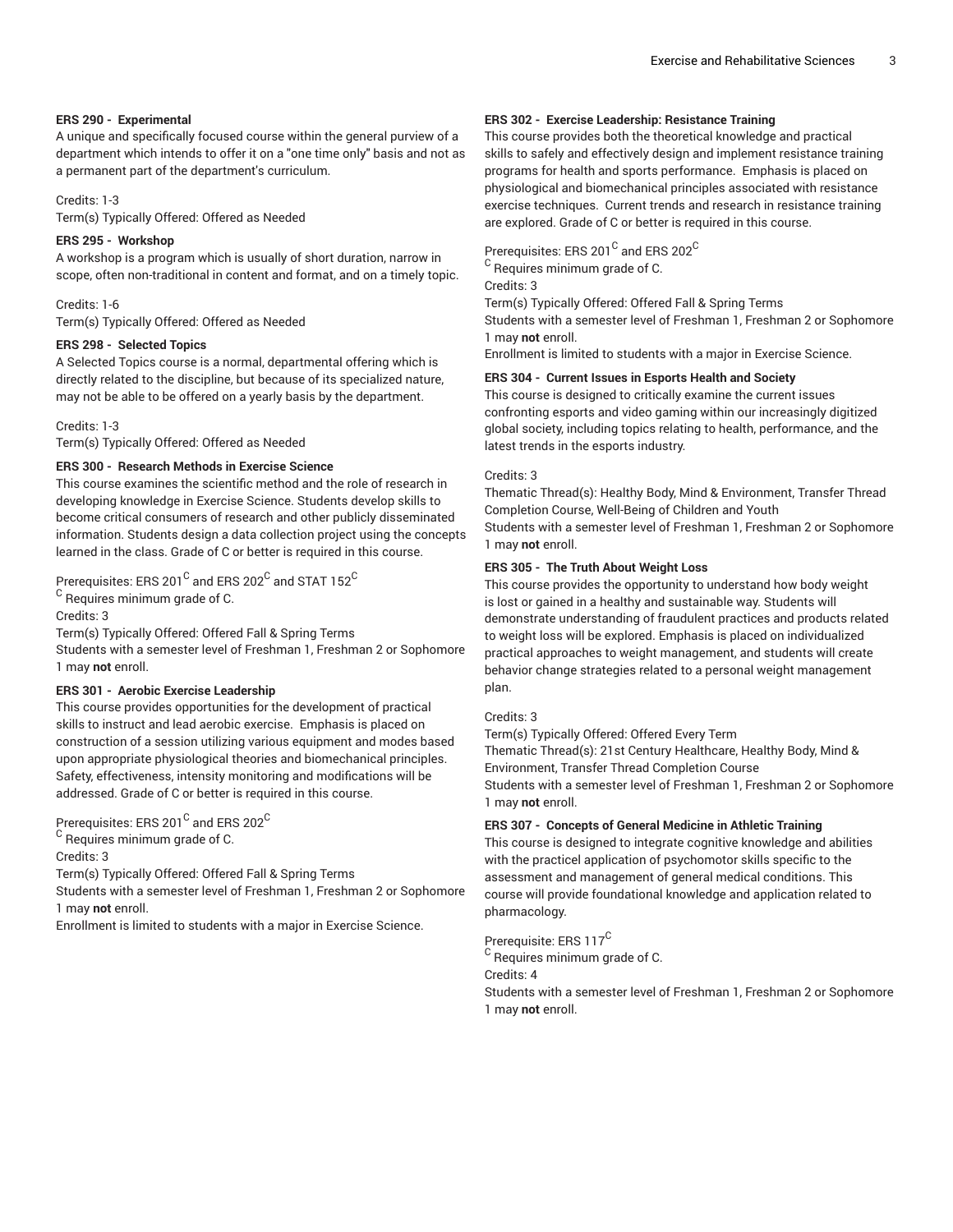## **ERS 310 - Clinical Experiences in Athletic Training - II**

This course is designed to provide opportunities for students to apply previously acquired athletic training knowledge, skills and abilities in the clinical setting under the direct supervision of a program approved preceptor. Emphasis is placed on practicing and implementing the current NATA Education Competencies designated at Level II in the learning over time model.

Credits: 1

Students with a semester level of Freshman 1, Freshman 2 or Sophomore 1 may **not** enroll.

Enrollment is limited to students with a program in Athletic Training.

#### **ERS 317 - Therapeutic Modalities Theory and Techniques**

This course is designed to integrate cognitive knowledge and abilities with the practical application or psychomotor skills specific to the use of contemporary physical modalities. this course will provide foundational knowledge and application related to the indications, contraindications and methods of application.

Prerequisite: ERS 221<sup>C</sup>

 $^{\mathsf{C}}$  Requires minimum grade of C.

Credits: 4

Students with a semester level of Freshman 1, Freshman 2 or Sophomore 1 may **not** enroll.

Enrollment is limited to students with a major in Athletic Training.

#### **ERS 320 - Clinical Experiences in Athletic Training - III**

This course is designed to provide opportunities for students to apply previously acquired athletic training knowledge skills and abilities in the clinical setting under the direct supervision of a program approved preceptor. Emphasis is placed on practicing and implementing the current NATA Education Competencies designated at Level III in the learning over time model.

Prerequisite: ERS 310<sup>C</sup>

 $^{\mathsf{C}}$  Requires minimum grade of C.

Credits: 1

Term(s) Typically Offered: Offered Fall Terms

Students with a semester level of Freshman 1, Freshman 2 or Sophomore 1 may **not** enroll.

Enrollment is limited to students with a program in Athletic Training. Enrollment limited to students with department of Exercise & Rehabilitative Sci.

# **ERS 327 - Therapeutic Modalities Procedures**

Familiarizes the athletic training student with the appropriate application and maintenance of therapeutic modalities. To be taken concurrently with ERS 317.

Prerequisite: ERS 317 (may be taken concurrently) $^{\mathsf{D}}$ 

<sup>D</sup> Requires minimum grade of D.

Credits: 3

Students with a semester level of Freshman 1, Freshman 2 or Sophomore 1 may **not** enroll.

#### **ERS 337 - Physical Examination of the Athlete**

Presents knowledge and skills for orthopedic evaluation of the spine and extremities. Includes evaluation of the internal organs as well.

Prerequisites: ERS 264<sup>D</sup> or ERS 101<sup>D</sup>

<sup>D</sup> Requires minimum grade of D.

Credits: 3

Students with a semester level of Freshman 1, Freshman 2 or Sophomore 1 may **not** enroll.

Enrollment is limited to students with a major in Athletic Training.

# **ERS 340 - Clinical Experiences in Athletic Training - IV**

This course is designed to provide opportunities at an increasing professional level for students to apply previously acquired athletic training knowledge, skills and abilities in the clinical setting under the direct supervision of a program approved preceptor. Students will practice and implement the current NATA Education Competencies designated at Level IV in the learning over time model.

# Prerequisite: ERS 320<sup>C</sup>

 $^{\rm C}$  Requires minimum grade of C.

Credits: 1

Students with a semester level of Freshman 1, Freshman 2 or Sophomore 1 may **not** enroll.

Enrollment is limited to students with a program in Athletic Training. Enrollment limited to students with department of Exercise & Rehabilitative Sci.

# **ERS 347 - Therapeutic Rehabilitation in Athletic Training**

this course is designed to facilitate learning specific to the theory and application of therapeutic rehabilitation techniques for a diverse population. Emphasis is placed on the planning and implementation of therapeutic rehabilitation protocols for the prevention and/or care of various injuries.

Prerequisite: ERS 221<sup>C</sup>

 $^{\rm C}$  Requires minimum grade of C.

Credits: 4

Students with a semester level of Freshman 1, Freshman 2 or Sophomore 1 may **not** enroll.

Enrollment is limited to students with a major in Athletic Training.

# **ERS 350 - Advanced Application of Resistance Training**

This course is designed to address advanced theories in the application of resistance training. Selected activities will allow for the application of concepts to individuals with specific goals and considerations (e.g. athletes, diseased populations, etc.). Topics of consideration will include the location and analysis of peer-reviewed resources, individualized needs analysis and the selection of muscular fitness assessments, chronic adaptations to long-term resistance training, and long-term client development and periodization.

Prerequisite: ERS 302<sup>C</sup>

 $^{\rm C}$  Requires minimum grade of C.

Credits: 3

Term(s) Typically Offered: Offered Summer & Winter Terms

Students with a semester level of Freshman 1, Freshman 2 or Sophomore 1 may **not** enroll.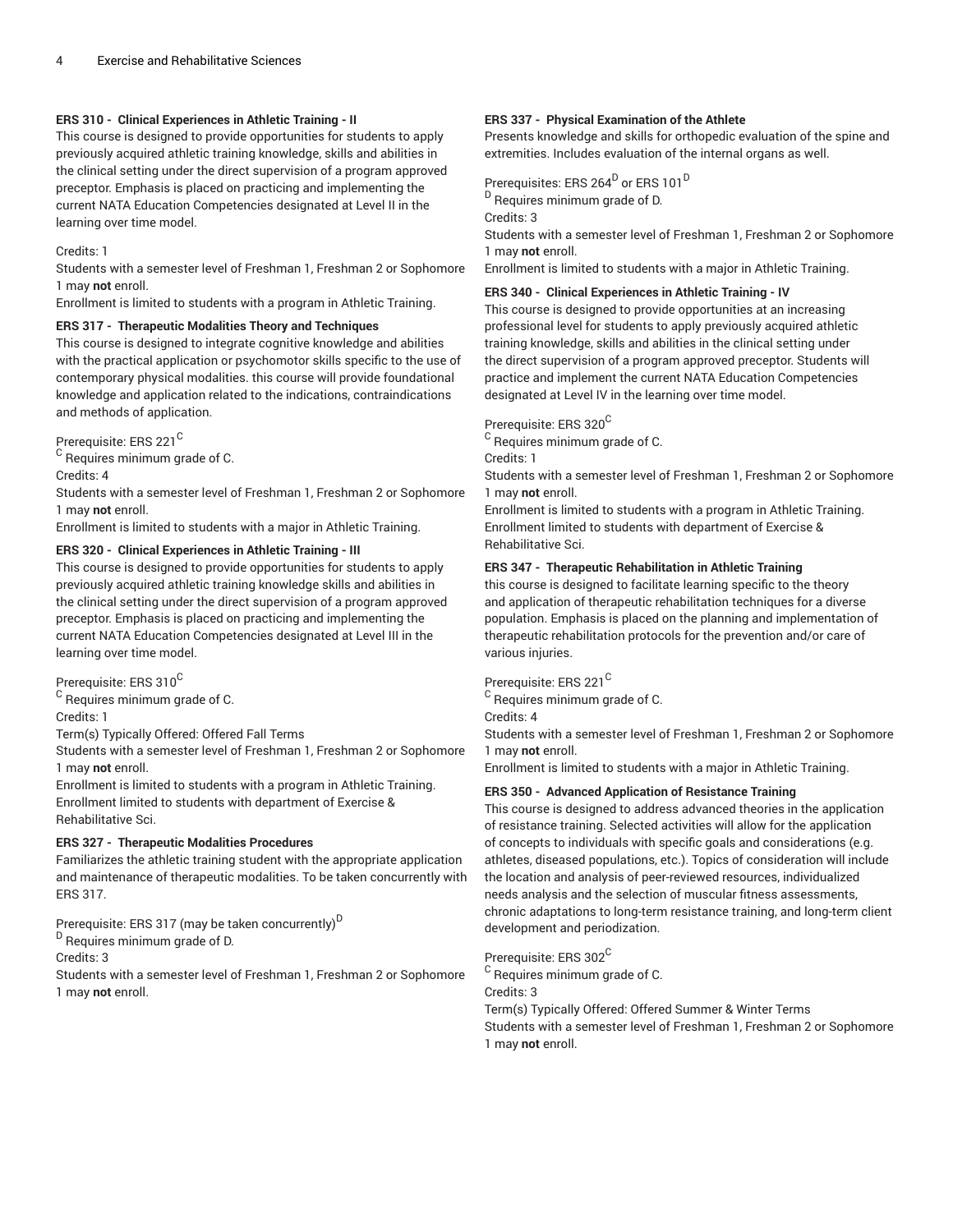#### **ERS 357 - Application of Therapeutic Techniques**

Enables students to develop the application of therapeutic techniques for the prevention of injury and/or care of the athlete. To be taken concurrently with ERS 347.

Prerequisite: ERS 347 (may be taken concurrently) $^{\mathsf{D}}$ 

<sup>D</sup> Requires minimum grade of D.

Credits: 3

Students with a semester level of Freshman 1, Freshman 2 or Sophomore 1 may **not** enroll.

Enrollment is limited to students with a major in Athletic Training.

#### **ERS 387 - Practicum in Athletic Training**

Provides educational experiences/assessments in the area of athletic training psychomotor domain, to be coordinated/supervised/mentored in a varied athletic training practicum (totaling a minimum of 1,000 hours). Students will establish/maintain portfolios, develop proper medical documentation and record keeping skills, and be provided opportunities for orthopedic surgery observation.

#### Credits: 3

Students with a semester level of Freshman 1, Freshman 2 or Sophomore 1 may **not** enroll.

Enrollment is limited to students with a major in Athletic Training.

#### **ERS 390 - Experimental**

A unique and specifically focused course within the general purview of a department which intends to offer it on a "one time only" basis and not as a permanent part of the department's curriculum.

#### Credits: 1-3

Term(s) Typically Offered: Offered as Needed

Students with a semester level of Freshman 1, Freshman 2 or Sophomore 1 may **not** enroll.

#### **ERS 395 - Workshop**

A workshop is a program which is usually of short duration, narrow in scope, often non-traditional in content and format, and on a timely topic.

#### Credits: 1-6

Term(s) Typically Offered: Offered as Needed Students with a semester level of Freshman 1, Freshman 2 or Sophomore 1 may **not** enroll.

# **ERS 398 - Selected Topics**

A Selected Topics course is a normal, departmental offering which is directly related to the discipline, but because of its specialized nature, may not be able to be offered on a yearly basis by the department.

Credits: 1-3

Term(s) Typically Offered: Offered as Needed

Students with a semester level of Freshman 1, Freshman 2 or Sophomore 1 may **not** enroll.

#### **ERS 400 - Wellness coaching and Program Management**

This course examines the concepts of health, wellness and resilience. Emphasis placed on developing wellness coaching skills and the ability to utilize behavior change theories to develop wellness programming for individuals and groups. Fundamentals of business administration, as they relate to wellness programming, are also covered. Grade of C or better is required in this course.

Prerequisites: ERS 300 $^{\rm C}$  and ERS 301 $^{\rm C}$  and ERS 302 $^{\rm C}$  and BIOL 216 $^{\rm C}$  $^{\rm C}$  Requires minimum grade of C.

Corequisite(s): ERS 401, ERS 402 and ERS 403

Credits: 3 Term(s) Typically Offered: Offered Fall & Spring Terms

Students with a semester level of Freshman 1, Freshman 2 or Sophomore 1 may **not** enroll.

Enrollment is limited to students with a major in Exercise Science.

#### **ERS 401 - Fitness Assessment**

This course provides practical experiences in the selection, administration, and interpretation of various health-related fitness tests. Emphasis is placed on proper technique and communication throughout the assessment process. Grade of C or better is required in this course.

Prerequisites: ERS 300 $^{\rm C}$  and ERS 301 $^{\rm C}$  and ERS 302 $^{\rm C}$  and BIOL 216 $^{\rm C}$  $^{\rm C}$  Requires minimum grade of C.

Corequisite(s): ERS 400, ERS 402 and ERS 403 Credits: 3

Term(s) Typically Offered: Offered Fall & Spring Terms

Students with a semester level of Freshman 1, Freshman 2 or Sophomore 1 may **not** enroll.

Enrollment is limited to students with a major in Exercise Science.

# **ERS 402 - Exercise Prescription**

This course provides the theoretical knowledge and practical skills to design personalized exercise programs that elicit specific physiologic responses and adaptations. Emphasis is placed on prescribing safe and effective individualized cardiorespiratory, musculoskeletal and weight management programs. Grade of C or better is required in this course

Prerequisites: ERS 300 $^{\rm C}$  and ERS 301 $^{\rm C}$  and ERS 302 $^{\rm C}$  and BIOL 216 $^{\rm C}$  $^{\rm C}$  Requires minimum grade of C.

Corequisite(s): ERS 403

Credits: 3

Term(s) Typically Offered: Offered Fall & Spring Terms

Students with a semester level of Freshman 1, Freshman 2 or Sophomore 1 may **not** enroll.

Enrollment is limited to students with a major in Exercise Science.

# **ERS 403 - Advanced Exercise Physiology**

This course provides in depth inquiry into the acute responses and long term adaptations of the human body to various types of exercise from the cellular level to the entire system. Emphasis is placed on the physiological demands of exercise and exercising at terrestrial extremes. Laboratory included. Grade of C or better is required in this course.

Prerequisites: ERS 300 $^{\rm C}$  and ERS 301 $^{\rm C}$  and ERS 302 $^{\rm C}$  and BIOL 216 $^{\rm C}$  $^{\rm C}$  Requires minimum grade of C. Corequisite(s): ERS 400, ERS 401 and ERS 402

Credits: 3

Term(s) Typically Offered: Offered Fall & Spring Terms

Enrollment limited to students with a semester level of Junior 1, Junior 2, Senior 1 or Senior 2.

Enrollment is limited to students with a program in Exercise Science.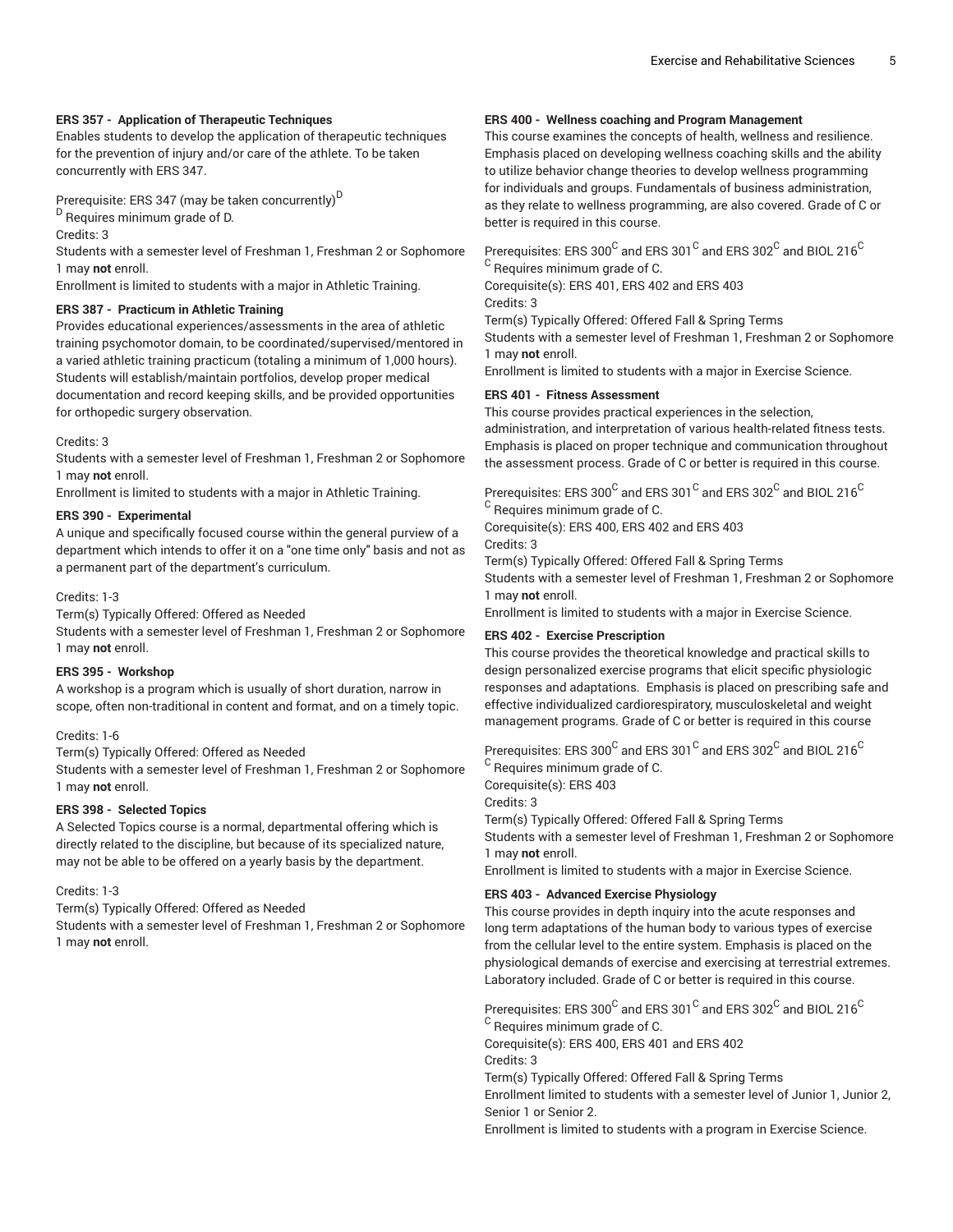## **ERS 407 - Healthcare Administration in Athletic Training**

Studies topics relevant to management, organization, administration, and professional development in the profession of athletic training. Topics will include discussions specific to diversity in the health care system.

#### Credits: 3

Students with a semester level of Freshman 1, Freshman 2 or Sophomore 1 may **not** enroll.

Enrollment is limited to students with a major in Athletic Training. Enrollment limited to students with the DEPT. EXER SCIENCE ACCEPTANCE attribute.

# **ERS 410 - Clinical Exercise Physiology**

This course examines cardiopulmonary exercise physiology, the pathophysiology of selected cardiovascular and respiratory diseases, cardiopulmonary rehabilitation, electrocardiography and clinical graded exercise testing. The influence of age, sex, culture, and ethnicity on risk factors for, prevalence of, and outcomes associated with selected cardiovascular and respiratory diseases are emphasized. Grade of C or better is required in this course.

Prerequisites: ERS 400 $^{\rm C}$  and ERS 401 $^{\rm C}$  and ERS 402 $^{\rm C}$  and ERS 403 $^{\rm C}$  and BIOL 217<sup>C</sup>

 $^{\rm C}$  Requires minimum grade of C.

Corequisite(s): ERS 411 and ERS 412 Credits: 3

Term(s) Typically Offered: Offered Fall & Spring Terms

Students with a semester level of Freshman 1, Freshman 2 or Sophomore 1 may **not** enroll.

Enrollment is limited to students with a major in Exercise Science.

# **ERS 411 - Exercise Science: Special Populations and Conditions**

This course evaluates the impact of physical activity and exercise on youth, older adults, and individuals with various health conditions and controlled diseases. Changes that occur during growth, development, maturation and the aging process in relation to physical activity/ exercise are examined. Pathophysiology, disease management, medications, exercise testing, and acute responses and chronic adaptations of physical activity/exercise programs for individuals with various health conditions and controlled diseases are identified. Special considerations for health, disease, and physical activity / exercise programming for diverse populations are explored. Grade of C or better is required in this course

Prerequisites: ERS 400 $^{\rm C}$  and ERS 401 $^{\rm C}$  and ERS 402 $^{\rm C}$  and ERS 403 $^{\rm C}$  and BIOL 217<sup>C</sup>

 $^{\rm C}$  Requires minimum grade of C.

Corequisite(s): ERS 410 and ERS 412

Credits: 3

Term(s) Typically Offered: Offered Fall & Spring Terms

Students with a semester level of Freshman 1, Freshman 2 or Sophomore 1 may **not** enroll.

Enrollment is limited to students with a major in Exercise Science.

## **ERS 412 - Exercise Science: Senior Synthesis**

This course provides the opportunity to synthesize knowledge, skills and abilities in both classroom and supervised practical settings. Emphasis is placed on developing, implementing and evaluating comprehensive exercise programs for diverse clientele. Opportunities to enhance professional and personal development are provided. Valid CPR/AED certification and proof of professional liability insurance required. Grade of C or better is required in this course.

Prerequisites: ERS 400 $^{\rm C}$  and ERS 401 $^{\rm C}$  and ERS 402 $^{\rm C}$  and ERS 403 $^{\rm C}$  and ERS 424 $^{\star\text{\scriptsize C}}$  and BIOL 217 $^{\text{\scriptsize C}}$  (may be taken concurrently).

 $^{\rm C}$  Requires minimum grade of C.

Corequisite(s): ERS 410 and ERS 411

Credits: 3

Term(s) Typically Offered: Offered Fall & Spring Terms

Students with a semester level of Freshman 1, Freshman 2 or Sophomore 1 may **not** enroll.

Enrollment is limited to students with a major in Exercise Science.

# **ERS 417 - Wellness and Reconditioning in Athletic Training**

This course is designed to facilitate learning specific to safe and effective health-related wellness screening, and the design and implementation of fitness programs for a diverse population. Inicorporates theoretical knowledge and skills of helath and wellness.

# Prerequisite: ERS 117<sup>C</sup>

 $^{\rm C}$  Requires minimum grade of C.

Credits: 3

Students with a semester level of Freshman 1, Freshman 2 or Sophomore 1 may **not** enroll.

Enrollment is limited to students with a program in Athletic Training. Enrollment limited to students with department of Exercise & Rehabilitative Sci.

# **ERS 424 - Nutrition and Exercise**

This course provides an understanding of the dietary standards that dictate nutritional requirements for apparently healthy adults. Emphasis is placed on the evaluation of an recommendations for macronutrients, micronutrients, and hydration status for health, physical activity, and human performance. Grade of C or better is required in this course

Prerequisites: (HLTH 314 $^{\rm C}$  or ERS 300 $^{\rm C}$ ) and ERS 301 $^{\rm C}$  and ERS 302 $^{\rm C}$ 

 $^{\rm C}$  Requires minimum grade of C.

Credits: 3

Term(s) Typically Offered: Offered Every Term

Students with a semester level of Freshman 1, Freshman 2 or Sophomore 1 may **not** enroll.

Enrollment limited to students in the Coll of Health, Engineer & Sci college.

# **ERS 427 - Mastery in Athletic Training**

A capstone course that allows the student to synthesize and apply knowledge and skills of an entry-level athletic trainer in a comprehensive manner.

#### Credits: 3

Students with a semester level of Freshman 1, Freshman 2 or Sophomore 1 may **not** enroll.

Enrollment is limited to students with a major in Athletic Training.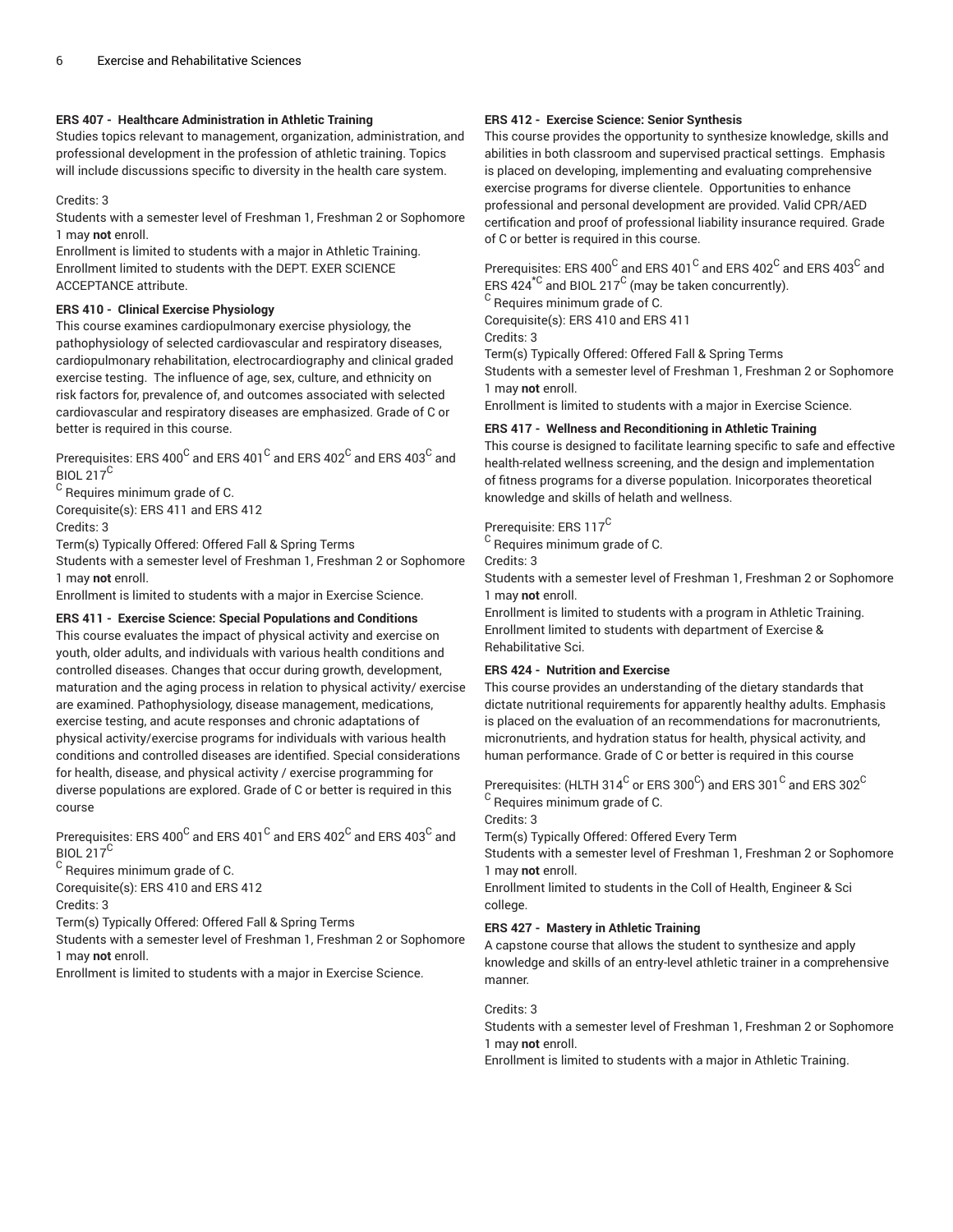#### **ERS 430 - Seminar in Strength and Conditioning**

This course analyzes advanced strength and conditioning theory and practice. Topics include musculoskeletal and cardiorespiratory physiology, metabolism and nutrition, acute responses to exercise and chronic adaptations to training, biomechanical concepts, measurement and evaluation, resistance training techniques, exercise prescription, speed development, and plyometric training. In addition, this course prepares students to take the Certified Strength and Conditioning Specialist (CSCS) examination provided by the National Strength and Conditioning Association (NSCA).

Prerequisite: ERS 302 D <sup>D</sup> Requires minimum grade of D. Credits: 3 Term(s) Typically Offered: Offerings Vary Students with a semester level of Freshman 1, Freshman 2 or Sophomore 1 may **not** enroll.

#### **ERS 431 - Health and Fitness in the Older Adult**

This course examines wellness promotion and health fitness programs for the older adult, particularly people age fifty and above. Emphasis is placed upon prevention or delay of chronic diseases or disorders.

Prerequisites: ERS 401 $^{\rm C}$  and ERS 402 $^{\rm C}$ 

 $^{\mathsf{C}}$  Requires minimum grade of C. Credits: 3 Term(s) Typically Offered: Offerings Vary Students with a semester level of Freshman 1, Freshman 2 or Sophomore

# 1 may **not** enroll. **ERS 432 - Pediatric Exercise Science**

This course examines health, physical activity, and physical fitness status of children and adolescents. Physiological responses to exercise, methodologies for assessing physical fitness and physical activity, and promotion of physical activity are discussed. Current research in various topics related to exercise in children and adolescents are explored.

Prerequisites: ERS 401 $^{\rm C}$  and ERS 402 $^{\rm C}$ 

 $^{\mathsf{C}}$  Requires minimum grade of C.

Credits: 3

Term(s) Typically Offered: Offerings Vary

Students with a semester level of Freshman 1, Freshman 2 or Sophomore 1 may **not** enroll.

#### **ERS 434 - Physiology of Aging and Physical Activity**

This course examines the physiology of the aging process with emphasis on the effects of physical activity on health and on the degenerative process of aging. Emphasis is placed on the physiological responses to aging that are influenced by physical activity.

Prerequisites: ERS 401 $^{\rm C}$  and ERS 402 $^{\rm C}$ 

 $^{\rm C}$  Requires minimum grade of C.

Credits: 3

Term(s) Typically Offered: Offerings Vary

Students with a semester level of Freshman 1, Freshman 2 or Sophomore 1 may **not** enroll.

## **ERS 435 - Exercise Programming for Cancer**

This course provides a foundation for an integration of knowledge and skills regarding the components of cancer, cancer treatments, and the concepts of rehabilitating cancer patients using exercise interventions. Emphasis is placed on physiological alterations that occur during and following cancer therapy and the effects that exercise has on eliminating or reducing these effects. Opportunities to develop individualized exercise programs for cancer patients will be provided.

Prerequisites: ERS 201 $^{\rm C}$  and ERS 301 $^{\rm C}$  and ERS 302 $^{\rm C}$  and ERS 402 $^{\rm C}$ 

 $^{\rm C}$  Requires minimum grade of C.

Credits: 3

Students with a semester level of Freshman 1, Freshman 2, Sophomore 1 or Sophomore 2 may **not** enroll.

#### **ERS 450 - Exercise Science Internship**

This course provides the opportunity for students to develop and apply exercise science knowledge, skills, and abilities in a supervised university approved setting. Valid CPR/AED certification and proof of professional liability insurance required. Grade of C or better is required in this course

Prerequisites: ERS 400 (may be taken concurrently) $^{\rm C}$  and ERS 401 $^{\rm C}$  and ERS 402 $^{\rm C}$  and ERS 403 $^{\rm C}$  and ERS 410 $^{\rm C}$  and ERS 411 $^{\rm C}$  and ERS 412 $^{\rm C}$  and ERS 424<sup>C</sup>

 $^{\rm C}$  Requires minimum grade of C.

Credits: 3-12

Term(s) Typically Offered: Offered Fall, Spring, & Summer Students with a semester level of Freshman 1, Freshman 2 or Sophomore 1 may **not** enroll.

Enrollment is limited to students with a major in Exercise Science.

#### **ERS 490 - Independent Study**

Independent Study courses give students the opportunity to pursue research and/or studies that are not part of the university's traditional course offerings. Students work one on one or in small groups with faculty guidance and are typically required to submit a final paper or project as determined by the supervising professor.

#### Credits: 1-3

Term(s) Typically Offered: Offerings Vary

Students with a semester level of Freshman 1, Freshman 2 or Sophomore 1 may **not** enroll.

#### **ERS 495 - Workshop**

A workshop is a program which is usually of short duration, narrow in scope, often non-traditional in content and format, and on a timely topic.

# Credits: 1-6

Term(s) Typically Offered: Offered as Needed

Students with a semester level of Freshman 1, Freshman 2 or Sophomore 1 may **not** enroll.